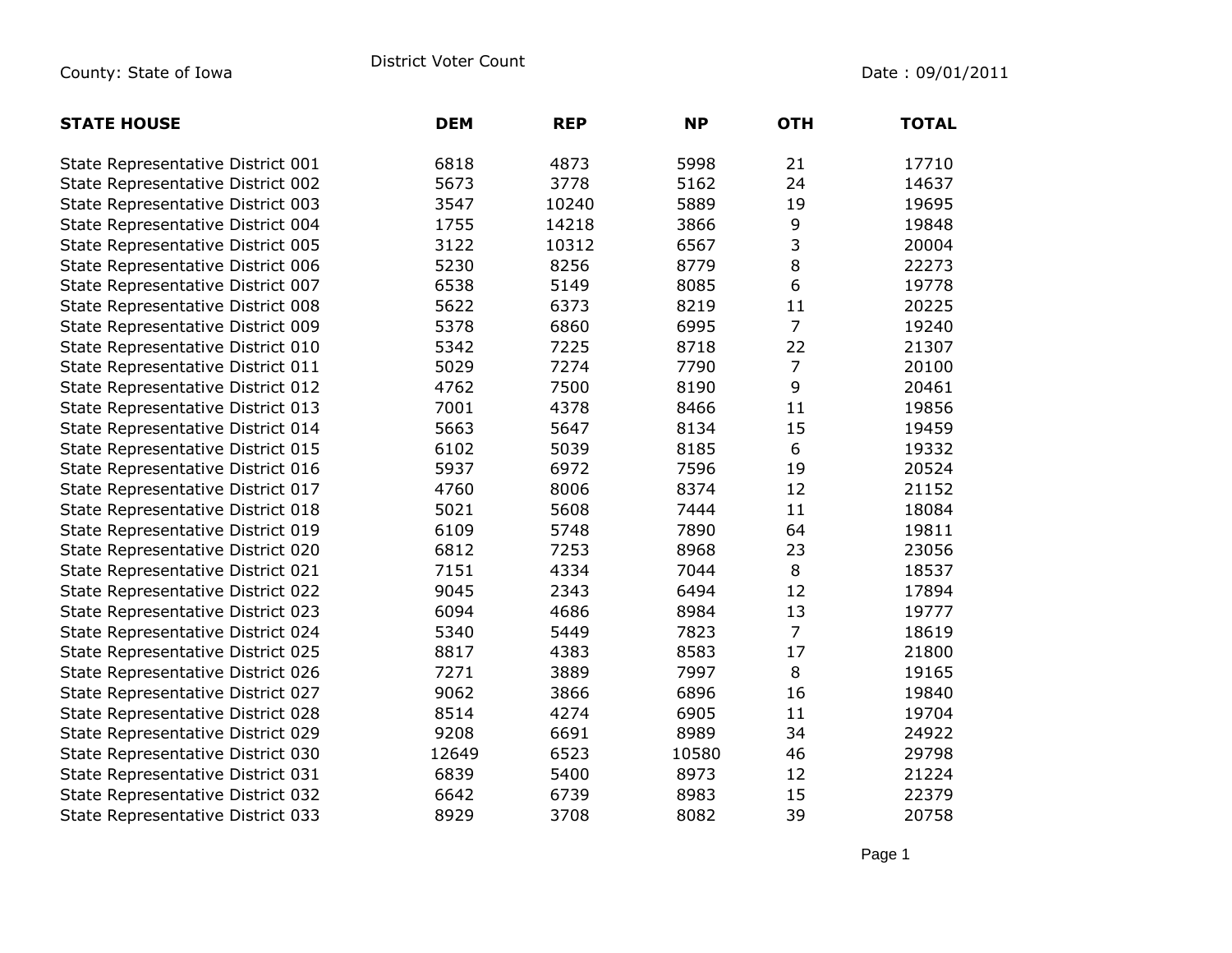| <b>STATE HOUSE</b>                | <b>DEM</b> | <b>REP</b> | <b>NP</b> | <b>OTH</b> | <b>TOTAL</b> |
|-----------------------------------|------------|------------|-----------|------------|--------------|
| State Representative District 034 | 8232       | 4645       | 7542      | 26         | 20445        |
| State Representative District 035 | 7826       | 7714       | 9679      | 27         | 25246        |
| State Representative District 036 | 7933       | 8258       | 10194     | 41         | 26426        |
| State Representative District 037 | 7398       | 7046       | 8287      | 30         | 22761        |
| State Representative District 038 | 8614       | 4944       | 6408      | 31         | 19997        |
| State Representative District 039 | 5724       | 5869       | 9006      | 12         | 20611        |
| State Representative District 040 | 5056       | 7577       | 7874      | 14         | 20521        |
| State Representative District 041 | 8104       | 6149       | 6643      | 10         | 20906        |
| State Representative District 042 | 8723       | 7549       | 7445      | 27         | 23744        |
| State Representative District 043 | 6282       | 5830       | 7395      | 6          | 19513        |
| State Representative District 044 | 5105       | 7067       | 7686      | 8          | 19866        |
| State Representative District 045 | 7832       | 5855       | 10574     | 138        | 24399        |
| State Representative District 046 | 8420       | 6543       | 8754      | 56         | 23773        |
| State Representative District 047 | 9080       | 13828      | 15692     | 22         | 38622        |
| State Representative District 048 | 6588       | 5433       | 8355      | 16         | 20392        |
| State Representative District 049 | 7423       | 5063       | 6701      | 17         | 19204        |
| State Representative District 050 | 4809       | 6221       | 7396      | 14         | 18440        |
| State Representative District 051 | 5685       | 5887       | 8423      | 18         | 20013        |
| State Representative District 052 | 4521       | 6645       | 7559      | 5          | 18730        |
| State Representative District 053 | 4788       | 8323       | 8016      | 9          | 21136        |
| State Representative District 054 | 5793       | 6387       | 6844      | 21         | 19045        |
| State Representative District 055 | 4924       | 6509       | 6842      | 8          | 18283        |
| State Representative District 056 | 5675       | 6857       | 5978      | 13         | 18523        |
| State Representative District 057 | 4554       | 8863       | 7168      | 8          | 20593        |
| State Representative District 058 | 5348       | 7426       | 7492      | 11         | 20277        |
| State Representative District 059 | 7259       | 7682       | 5345      | 12         | 20298        |
| State Representative District 060 | 6888       | 7539       | 6286      | 34         | 20747        |
| State Representative District 061 | 10066      | 4918       | 4675      | 44         | 19703        |
| State Representative District 062 | 7999       | 3213       | 4858      | 27         | 16097        |
| State Representative District 063 | 7648       | 8864       | 6541      | 27         | 23080        |
| State Representative District 064 | 8693       | 4851       | 5285      | 38         | 18867        |
| State Representative District 065 | 7652       | 2814       | 4592      | 31         | 15089        |
| State Representative District 066 | 8416       | 2115       | 3998      | 47         | 14576        |